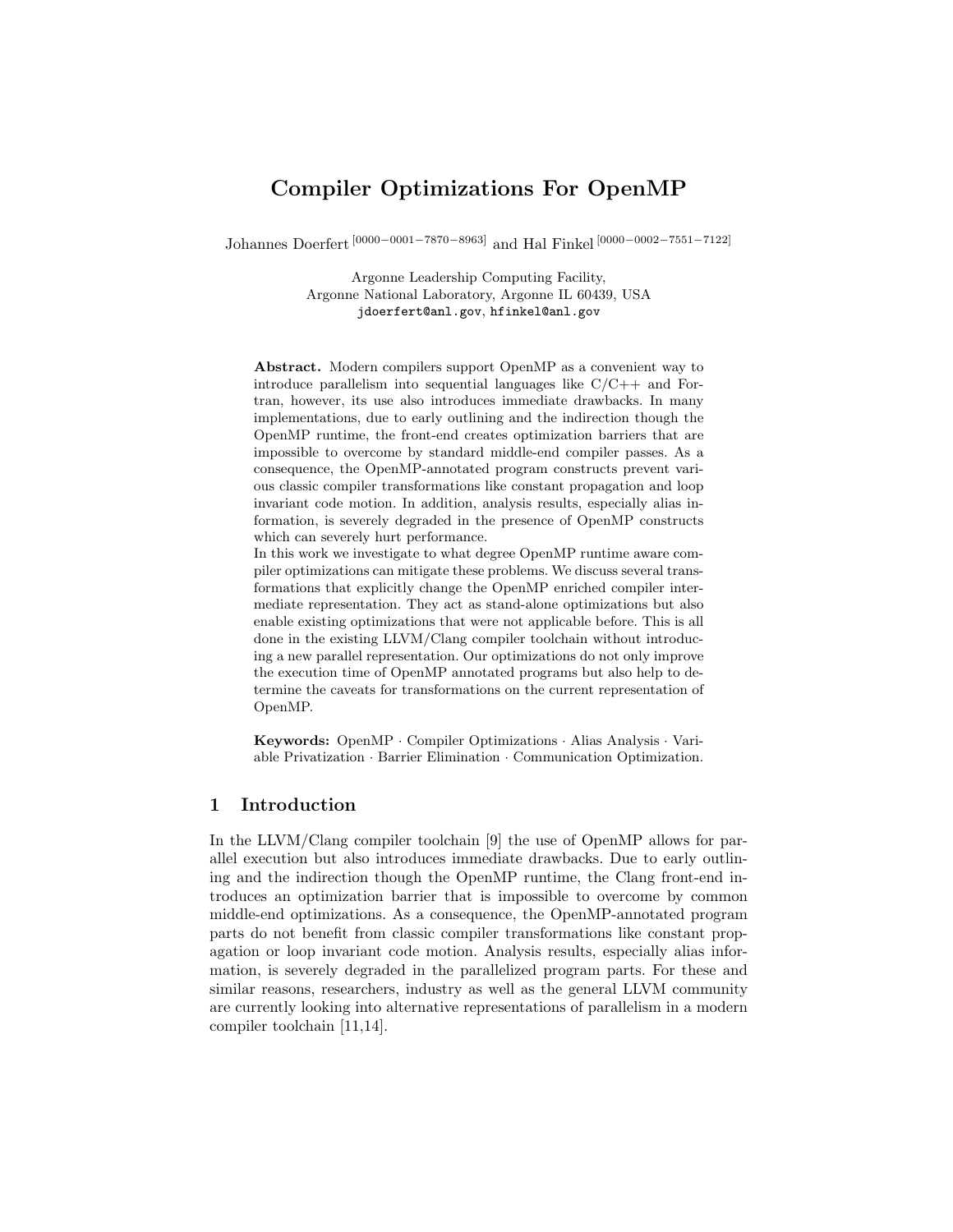#### 2 J. Doerfert and H. Finkel.

In order to provide immediate benefit, and to create a meaningful baseline for these efforts, we investigated the feasibility and limitations of program optimizations based on the current representation of OpenMP programs. In the following we present five distinct program transformations that required reasonable implementation, and thereby maintainability effort. They do however enable some of the most important compiler optimizations. In the process, we were able to determine the caveats for transformations on the current representation of OpenMP programs, which use explicit calls to the OpenMP runtime and early outlined parallel program parts.

The rest of this report is organized as follows. We first present necessary background for our work in [Section 2.](#page-1-0) Afterwards, [Section 3](#page-2-0) through [Section 7](#page-7-0) describe the new parallel centric optimizations we introduced in the LLVM pipeline. In [Section 8](#page-10-0) we show preliminary evaluation results of some of these optimizations on different OpenMP benchmarks taken from the Rodinia benchmark suite [\[4\]](#page-13-0) as well as the LULESH v1.0 benchmark [\[7\]](#page-14-3). Finally, we discuss related work in [Section 9](#page-11-0) and conclude in [Section 10.](#page-13-1)

#### <span id="page-1-0"></span>2 Background

Clang, the  $C/C++$  front-end of the LLVM compiler framework, immediately lowers OpenMP constructs to runtime library calls. The code in parallel regions  $(\text{#pragma} \space comp \space parallel$  and similar) is outlined into separate functions. Their addresses as well as all communicated values (shared and firstprivate clauses) are then passed to a runtime library call. Inside this library function the outlined parallel region is invoke by each thread in the OpenMP thread team. Due to this opaque indirection, passes that work on LLVM's low-level intermediate representation (LLVM-IR) do not need to be aware of any parallel, or OpenMP specific, semantic. For an example consider the code in [Figure 1a](#page-3-0) which is lowered by Clang to LLVM-IR similar to the pseudo C code shown in [Figure 1b.](#page-3-0)

This early outlining approach allows rapid integration of new features and bears little risk of miscompilations due to the function level abstraction and the indirection through the runtime library. Though, this approach will inevitably prevent any optimization to cross the boundary between sequential and parallel code as long as the semantics of the runtime library are not explicitly encoded.

In this work we present several compiler transformations which are aware of the semantics of runtime library calls that implement OpenMP parallel constructs. These transformations are designed to be also applicable to OpenMP tasks runtime calls as well as other parallel language (extensions) expressed in LLVM-IR.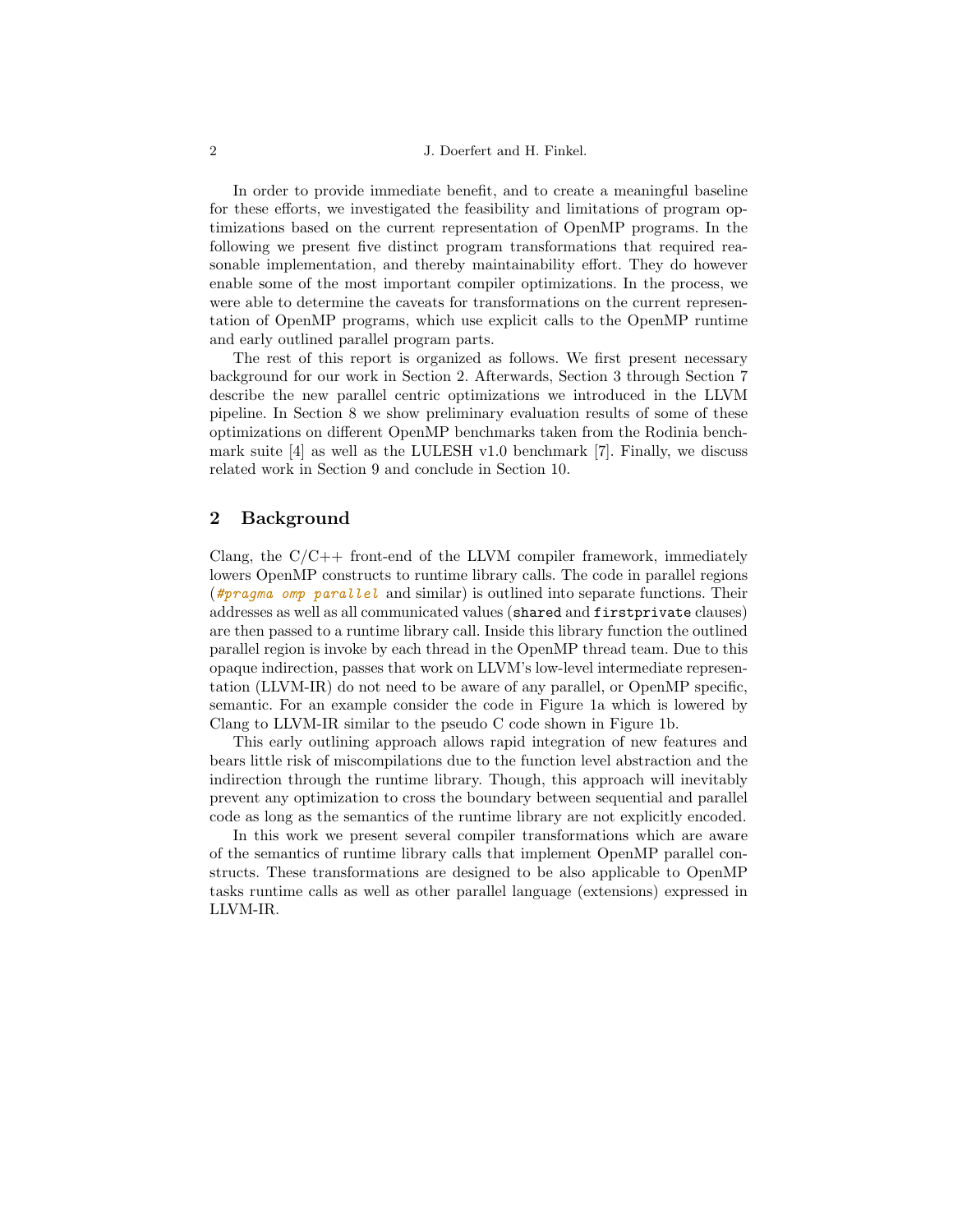#### <span id="page-2-0"></span>3 Optimization I: Attribute Propagation

Programmers employ attributes, e.g., const or restrict, to encode domain knowledge in the source code. This is an explicit contract between the programmer and the compiler that limits the set of defined execution traces in the hope of better transformations. Similarly, the compiler might employ attributes to manifest knowledge that was inferred by analyses passes.

The arguably most important use case for attributes are caller-callee boundaries, especially for intra-procedural analyses. Attributes for function parameters provide information about the otherwise unknown inputs while the potential effects of function calls are limited through attributes at the call-site arguments and at the called function.

To improve attributes at the caller-callee boundary of indirectly called parallel program parts, we created an LLVM propagation pass. It communicates the following attributes between pointer arguments in the sequential context and parameter declarations of the parallel work function:

 $-$  The absence of pointer capturing<sup>[1](#page-2-1)</sup>.

- The access behaviour, thus read-only or write-only.
- The absence of aliasing pointers that are accessible by the callee.
- Alignment, non-nullness and dereferencability information of the pointer.

While all but aliasing information can be simply propagated from the (indirect) call site to the parameter declaration and vice versa, the coarse grained nature of the no-alias attributes, e.g., restrict in  $C/C++$  and noalias in LLVM's IR, complicates propagation. Even if pointers are known to be alias free in the (sequential) code preceding the parallel region, the restrict or noalias attribute cannot be simply placed at the parameter declaration to convey this information. First, other arguments could be derived from the alias free pointer which would introduce aliasing opportunities in the parallel work function. Second, the attributes will break dependences that cross barriers thereby allowing code motion across these sequencing constructs. An example to showcase the second problem is given in [Figure 1.](#page-3-0) The OpenMP annotated C source code in [Figure 1a](#page-3-0) is translated by the front-end to LLVM's IR corresponding to the pseudo code shown in [Figure 1b.](#page-3-0) Since the parameter  $int*$  p is known to be alias free in the (sequential) context of foo we want to restrict qualify it in the parallel work function as shown in Figure [1c](#page-3-0) and [1d.](#page-3-0) This qualification will break the dependence between the accesses to p and the call to bar, allowing the store-load forwarding performed in Figure [1c.](#page-3-0) However, bar could contain a barrier which would require all increments to be performed prior to any multiplication.

To enable optimizations in the outlined parallel work function we still want to propagate alias information. However, existing analysis and optimization passes might change the semantics if we propagate restrict/noalias attributes to non-read-only argument pointers. For such alias-free pointer arguments, we have to ensure that their dependences with potential barriers are not eliminated. Since the semantics of both restrict and noalias are defined based on accesses

<span id="page-2-1"></span><sup>&</sup>lt;sup>1</sup>A pointer is captured if a copy of it is made inside the callee that might outlive it.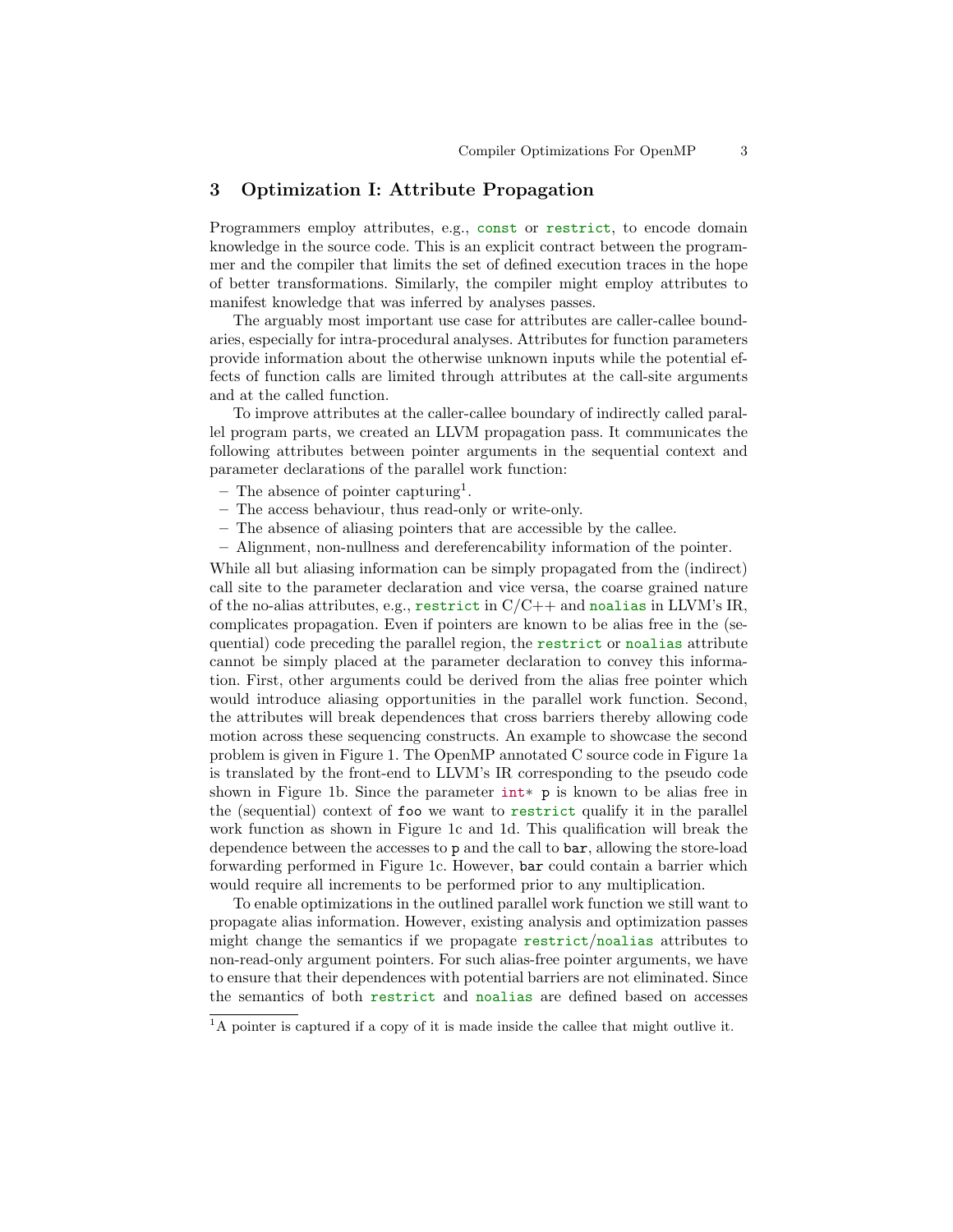through the syntactic pointer expression, we can prevent any unsound transformation by providing potential barriers access to this syntactic expression. This representation is illustrated in Figure [1d.](#page-3-0) All existing compiler analyses and transformations have then to assume the memory pointed to can be inspected and modified by the potential barrier, ensuring the original memory state when a (potential) barrier is executed.

```
int foo() {
  int a = 0;
#pragma omp parallel shared(a)
  {
#pragma omp critical
    { a == 1; }
    bar();
#pragma omp critical
    { a == 2; }
 }
 return a;
}
```
(a) OpenMP annotated C source input featuring a call to an unknown function bar inside the parallel region.

```
int foo() {
 int a = 0;
  int *restrict p = k a;
  omp_parallel(pwork, p);
 return a;
}
void pwork(int tid, int *p) {
  if (omp_critical_start(tid)) {
    *p =*p + 1;omp_critical_end(tid);
 }
 bar();
  if (omp_critical_start(tid)) {
    *p =*p * 2;omp_critical_end(tid);
 }
}
```
(b) Pseudo C-style representation of the lowered LLVM-IR produced by Clang for the input in [Figure 1a.](#page-3-0)

```
void pwork(int tid,
           int *restrict p) {
  if (omp_critical_start(tid)) {
    omp_critical_end(tid);
 }
 bar();
 if (omp_critical_start(tid)) {
    *p = 2 * (*p + 1);omp_critical_end(tid);
 }
}
                                        void pwork(int tid,
                                                   int *restrict p) {
                                          if (omp_critical_start(tid)) {
                                            *p += 1;
                                            omp_critical_end(tid);
                                          }
                                          bar()[p]; // May "use" pointer p.
                                          if (omp_critical_start(tid)) {
                                            *p *= 2;
                                            omp_critical_end(tid);
                                          }
                                        }
```
(c) Unsoundly transformed work function after alias information propagation if the call to bar contains a barrier.

(d) Sound representation after alias information propagation with a pretended use by the potential barrier call bar.

Fig. 1: Example illustrating the problematic propagation of restrict or noalias information from the parallel region context to the parallel work function.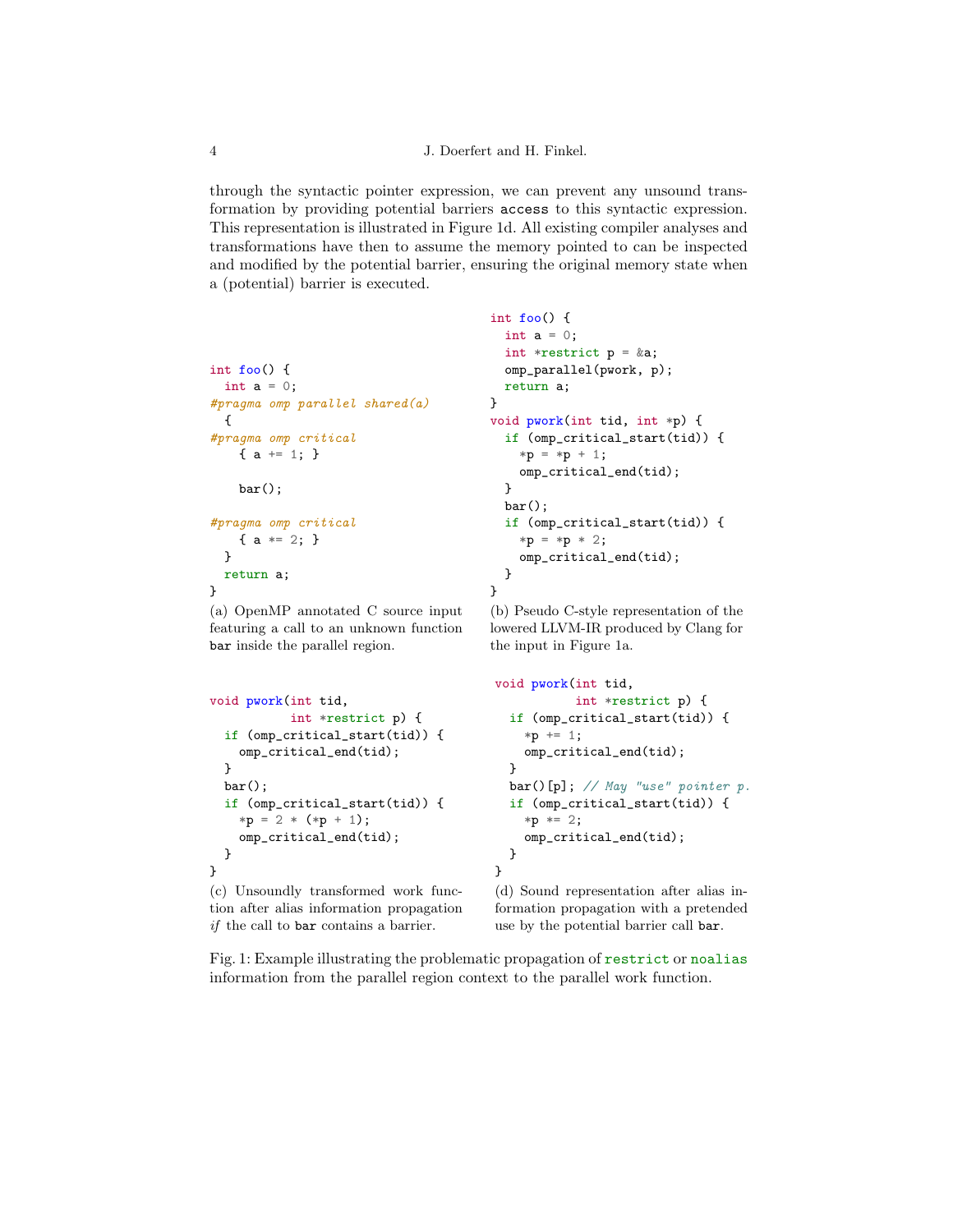#### <span id="page-4-1"></span>4 Optimization II: Variable Privatization

Writing OpenMP code involves the tedious and error-prone classification of all variables declared outside and used inside the parallel region. Since this classification can have a crucial performance impact we provide a transformation that reclassifies the variables based on their actual usage. Our optimization is performed on low-level LLVM IR and aims to improve both the sequential code as well as the parallel work function. In part, the transformation can be interpreted as strengthening of the OpenMP clauses described below from top to bottom:

- Shared, which indicates any modification might be visible to other threads as well as after the parallel region.
- Firstprivate, which is a private variable but initialized with the value the variable had prior to the parallel region.
- Private, which is a thread-local uninitialized copy of the variable, thus similar to a shadowing re-declaration in the parallel region.

Note that the clause strengthening from shared or firstprivate to private allows the use of separate variables for the sequential and parallel program parts, which enables additional optimizations in both parts. This kind of variable privatization is legal if all of the below stated legality conditions hold:

- The variable is (re-)assigned on all paths from the end of the parallel region that might reach a use,
- Each use of the variable inside the parallel region is preceded by an assignment that is also part of the parallel region.
- There is no potential barrier between the use of a variable and its last preceding assignment.

In addition, we try to communicate variables by-value instead of by-reference. This is sound if they are live-in (firstprivate or shared) but not live-out nor used for inter-thread communication. Thus, if only the first and last of the above conditions holds we pass the value of the variable instead of the variable container, e.g., the stack allocation.

Finally, non-live-out variables that might be used for communication inside the parallel region can be privatized prior to the parallel region. Hence, if the first of the above conditions holds we replace the variable in the parallel region with a new one declared in the sequential code. This new one is initialized with the value of the original variable just prior to the parallel region. This transformation decouples the variable uses in the two code region and thereby allows for further optimization of the original one in the sequential part.

Note that all transformations have to be aware of potential aliases that could disguise a user variable. In addition, by-value privatization requires the involved type changes to be legal and potentially even a register file transfer<sup>[2](#page-4-0)</sup>.

<span id="page-4-0"></span><sup>2</sup>The kmpc OpenMP library used by LLVM/Clang communicates variables via variadic functions that require the arguments to be in integer registers. When a floating point variable is communicated by-value instead of by-reference we have to insert code that moves the value from a floating point register into an integer register prior to the runtime library call and back inside the parallel function.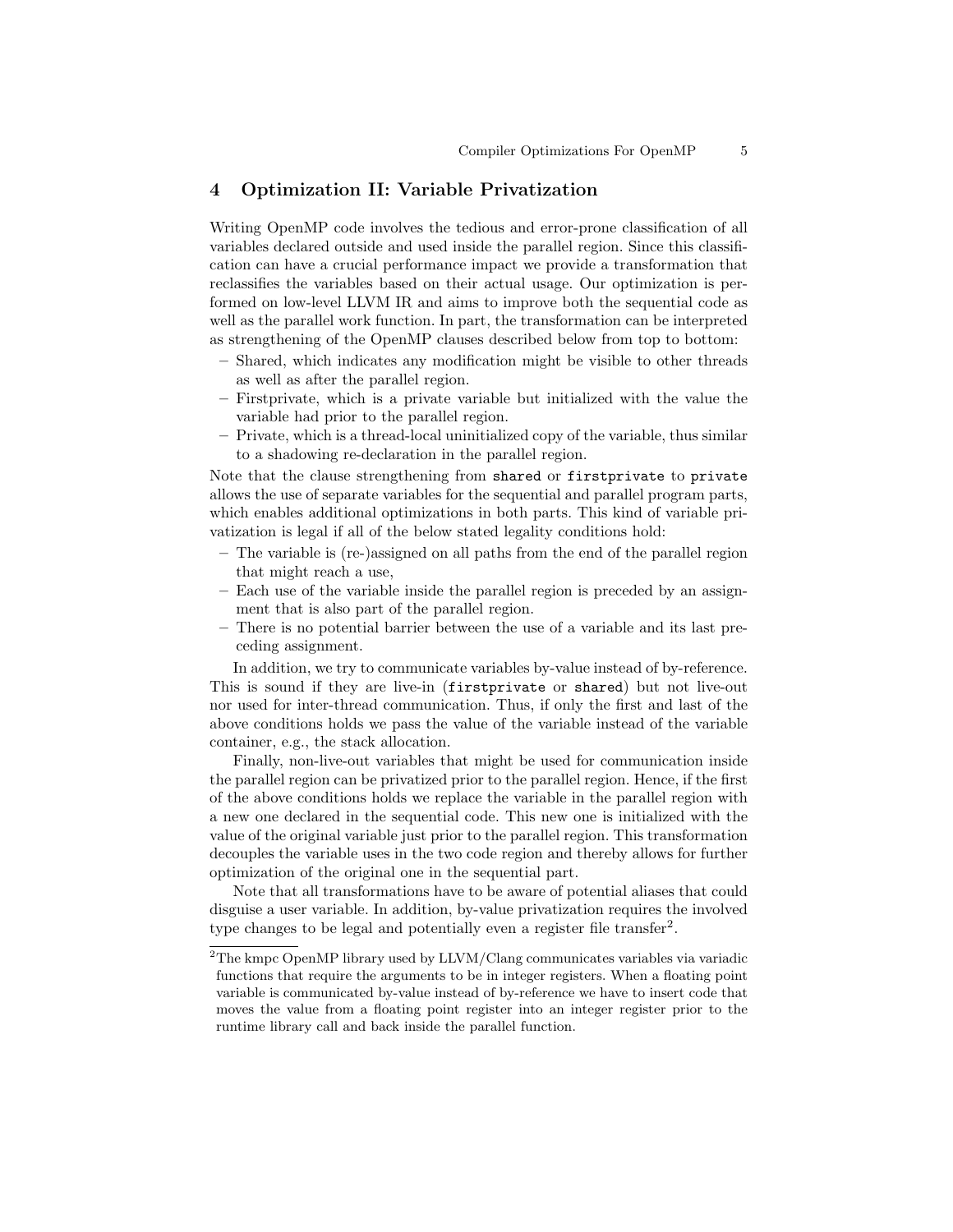#### <span id="page-5-0"></span>5 Optimization III: Parallel Region Expansion

Parallel regions introduce an optimization barrier at their boundary. In addition, the start and end of parallel execution can, depending on the hardware, add significant cost. As an example consider the code shown in [Figure 2a.](#page-6-0)

In each iteration of the sequential outer loop two new OpenMP thread teams are started to work on the current value of ptr, first in forward and then in backward direction. Due to the early outlining, there is no analysis information transfer between the outer loop and the parallel regions nor between the two parallel loops. Furthermore, starting and ending the task teams will eventually accumulate non-trivial cost on the critical path. To decrease this cost and to improve intra-procedural analyses we extend adjacent parallel regions as shown in [Figure 2b.](#page-6-0)

To eliminate the task spawning overhead further, the parallel section can be expanded around sequential constructs as well. This is only possible if the sequential constructs can be guarded appropriately and they do not interfere with the parallel semantics, i.a., they do not throw exceptions. The final code after parallel region expansion is illustrated in [Figure 2c.](#page-6-0)

If a new expanded parallel region is created the contained existing parallel regions are flattened. Thus, the original  $\# \text{pragma}$  omp parallel annotations, or alternatively the indirection through the corresponding runtime calls, contained in the extended region are removed. Since there is an implicit barrier at the end of a parallel region, we insert an explicit  $\#$ pragma omp barrier, or an appropriate runtime call, when parallel regions are flattened. This allows later passes to remove the former implicit, and thereby irremovable, barriers. However, it is important to note that the expanded parallel region will introduce a new implicit barrier at its end.

Accounting for the two implicit barriers after the parallel for loops, the number of barriers in this example increased by one compared to the original code. However, there is now only one parallel region that starts a thread team and there is far more context in the parallel region to enable further optimizations.

#### <span id="page-5-1"></span>6 Optimization IV: Barrier Elimination

Barriers are synchronization points that can be placed manually by the programmer or occur implicitly due to the use of certain OpenMP annotations, i.e., #pragma omp parallel for without the nowait clause. Since synchronization can significantly increase the runtime it should always be used with caution. However, the minimal placement of barriers is an inherently hard and errorprone task even for expert programmers. Since precise dependency information is required to argue about the need for a barrier, and program transformations might be necessary to obtain such information, compilers are well suited to perform this task. To this end, we implemented an OpenMP barrier elimination pass that uses alias information to remove redundant barriers. A barrier is considered redundant if there is no dependence crossing it, thus from the code after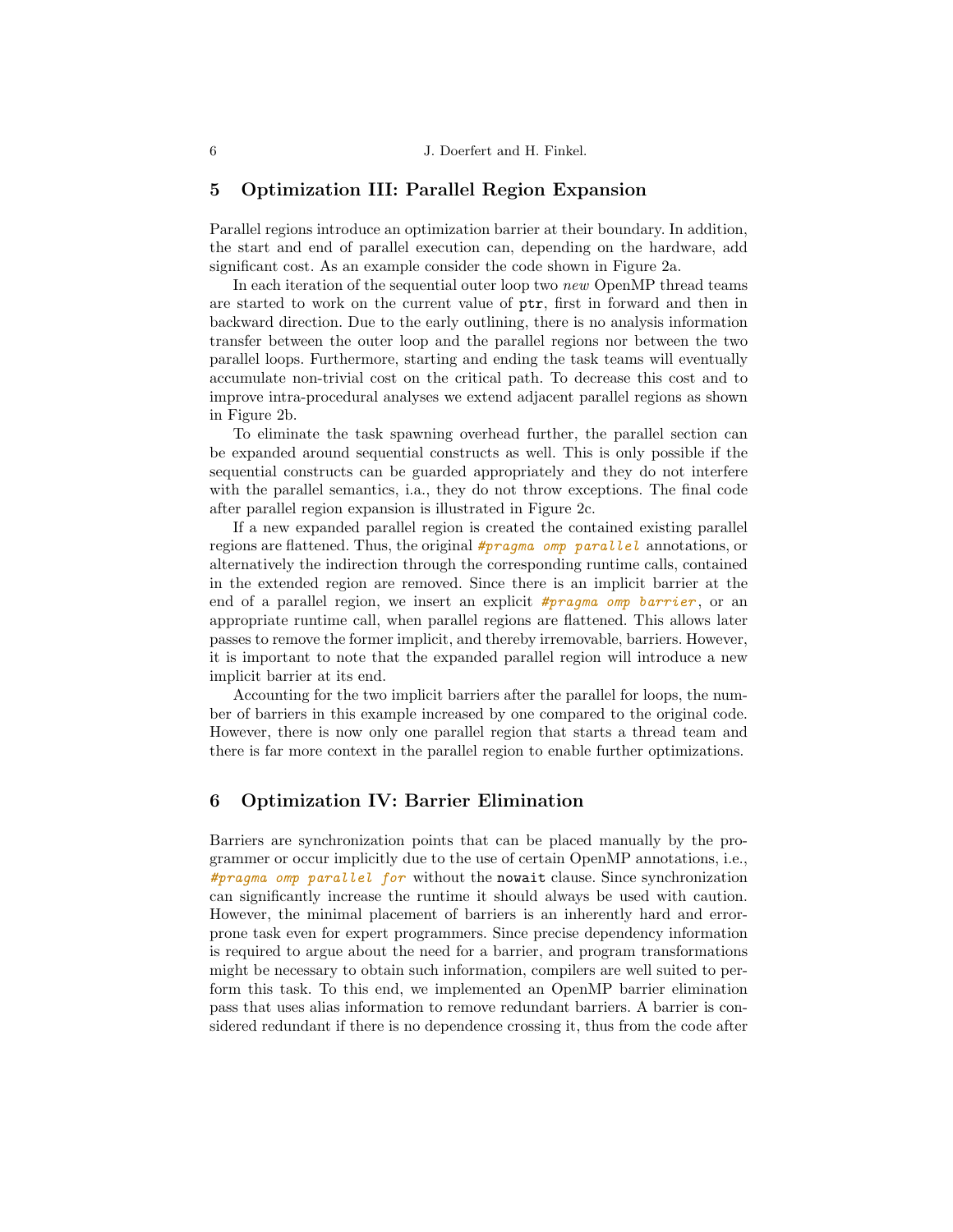```
while (ptr != end) {
  #pragma omp parallel for firstprivate(ptr)
 for (int i = ptr->lb; i < ptr->ub; i++)
   forward_work(ptr, i);
  #pragma omp parallel for firstprivate(ptr, a)
 for (int i = ptr->ub; i > ptr->lb; i--)
   backward_work(ptr, a, i - 1);
 ptr = ptr->next;
}
```
(a) Example featuring two adjacent parallel regions each containing a parallel for loop.

```
while (ptr != end) {
  #pragma omp parallel for firstprivate(ptr, a)
  {
    #pragma omp for firstprivate(ptr) nowait
    for (int i = ptr->lb; i < ptr->ub; i++)
     forward_work(ptr, i);
    #pramga omp barrier // explicit loop end barrier
    #pragma omp for firstprivate(ptr, a) nowait
    for (int i = ptr->ub; i > ptr->lb; i--)
      backward_work(ptr, a, i - 1);
    #pramga omp barrier // explicit loop end barrier
  }
  ptr = ptr->next;
}
```
(b) Expanded version of the code shown in [Figure 2a](#page-6-0) with a parallel region containing two adjacent parallel for loops.

```
#pragma omp parallel shared(ptr) firstprivate(a)
{
 while (ptr != end) {
    #pragma omp for firstprivate(ptr) nowait
   for (int i = ptr->lb; i < ptr->ub; i++)
     forward_work(ptr, i);
    #pramga omp barrier // explicit loop end barrier
    #pragma omp for firstprivate(ptr, a) nowait
   for (int i = ptr->ub; i > ptr->lb; i--)
     backward_work(ptr, a, i - 1);
    #pramga omp barrier // explicit loop end barrier
    #pragma omp master
    { ptr =ptr > next; }
    #pramga omp barrier // barrier for the guarded access
 }
}
```
(c) Final code after parallel region expansion. The two adjacent parallel for loops as well as the sequential pointer chasing loop are now contained in the parallel region.

Fig. 2: Example to showcase parallel region expansion.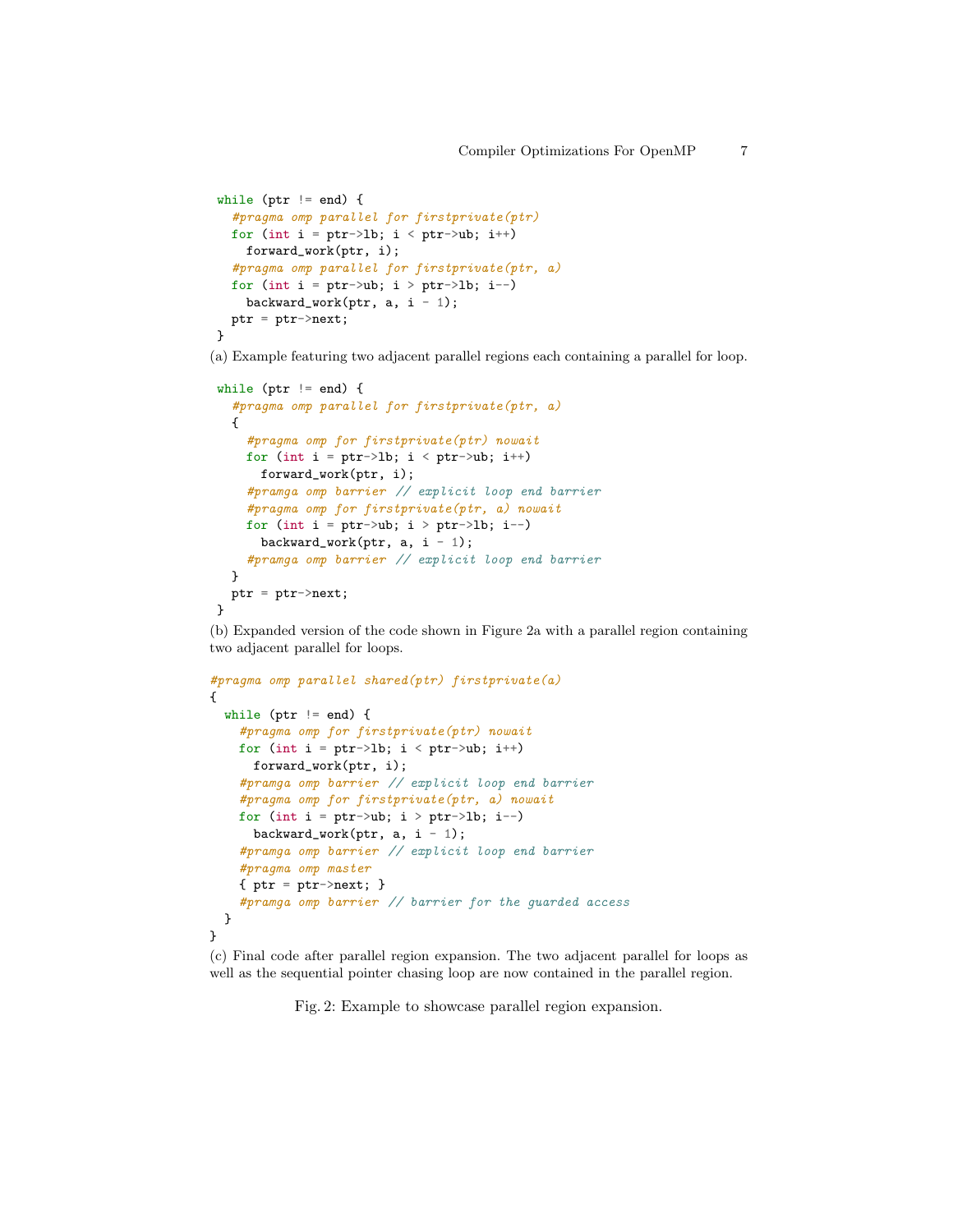to the code prior. Note that our transformation is intra-procedural and therefore relies on parallel region expansion (ref. [Section 5\)](#page-5-0) to create large parallel regions with explicit barriers. In the example shown in [Figure 2c](#page-6-0) it is possible to the eliminate the barrier between the two work sharing loops if there is no dependence between the forward\_work and backward\_work functions, thus if they work on separate parts of the data pointed to by ptr. If this can be shown, the example is transformed to the code shown in [Figure 3.](#page-7-1) Note that the explicit barrier prior to the  $\# \text{pragma}$  omp master clause can always be eliminated as there is no inter-thread dependence crossing it.

```
#pragma omp parallel shared(ptr) firstprivate(a)
{
 while (ptr != end) {
    #pragma omp for firstprivate(ptr) nowait
    for (int i = ptr->lb; i < ptr->ub; i++)
      forward_work(ptr, i);
    #pragma omp for firstprivate(ptr, a) nowait
    for (int i = ptr->ub; i > ptr->lb; i--)
      backward_work(ptr, a, i - 1);
    #pragma omp master
    ptr = ptr->next;
    #pramga omp barrier // synchronize the guarded access
 }
}
```
Fig. 3: Example code from [Figure 2](#page-6-0) after parallel region expansion (ref. [Figure 2c\)](#page-6-0) and consequent barrier removal.

# <span id="page-7-0"></span>7 Optimization V: Communication Optimization

The runtime library indirection between the sequential and parallel code parts does not only prohibit information transfer but also code motion. The arguments of the runtime calls are the variables communicated between the sequential and parallel part. These variables are determined by the front-end based on the code placement and capture semantics, prior to the exhaustive program canonicalization and analyses applied in the middle-end. The code in [Figure 5a](#page-9-0) could, for example, be the product of some genuine input after inlining and alias analysis exposed code motion opportunities between the parallel and sequential part. Classically we would expect K and M to be hoisted out of the parallel loop and the variable N to be replaced by 512 everywhere. While the hoisting will be performed if the alias information for Y has been propagated to the parallel function (ref. [Section 3\)](#page-2-0), the computation would not be moved into the sequential code part and N would still be used in the parallel part. Similarly, the beneficial[3](#page-7-2) recompute of A inside the parallel function (not the parallel loop) will not happen as no classic transformation is aware of the "pass-through" semantic of the parallel runtime library call.

<span id="page-7-2"></span><sup>3</sup>Communication through the runtime library involves multiple memory operations per variable and it is thereby easily more expensive than one addition for each thread.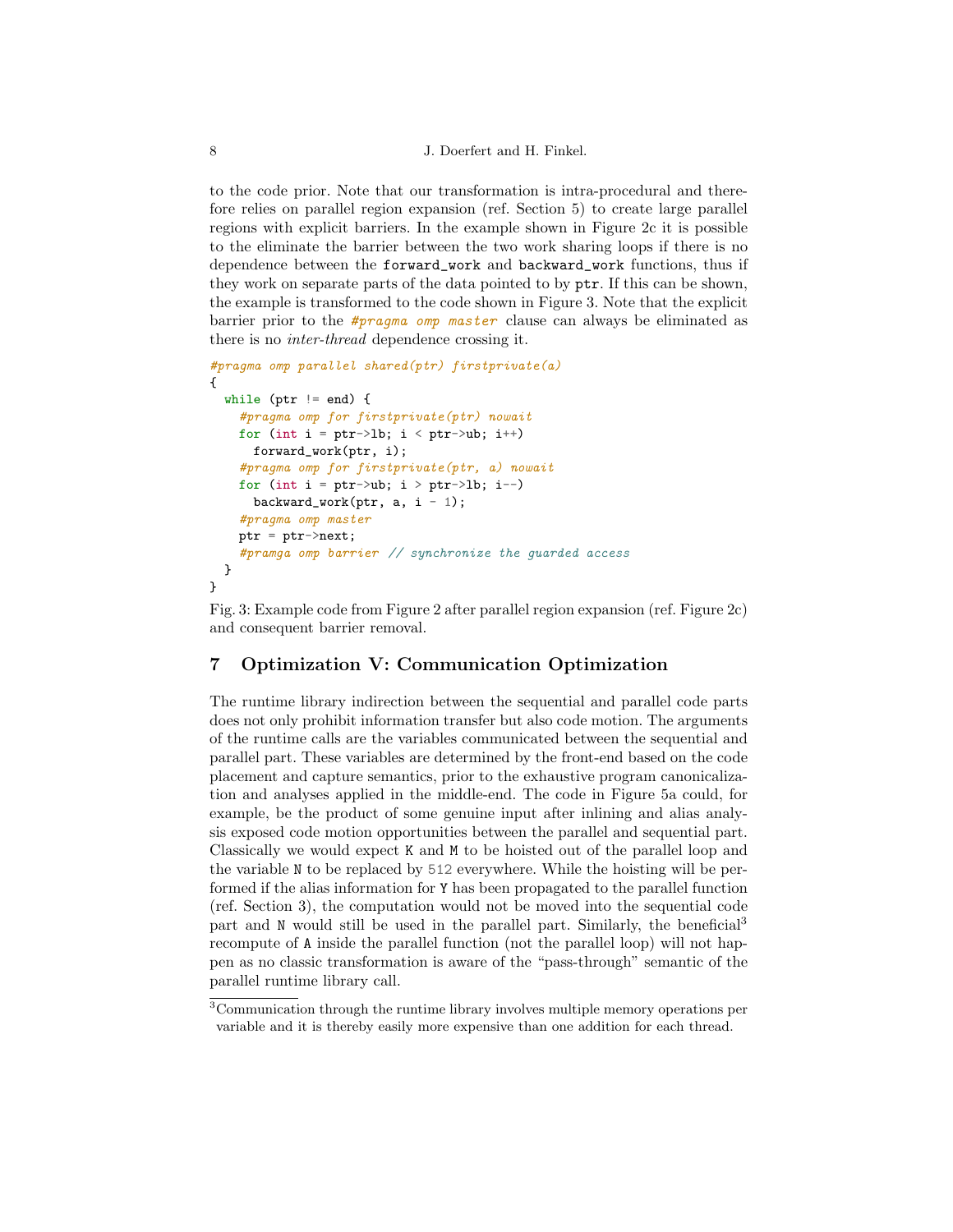```
__attribute__((const)) double norm(const double *A, int n);
void norm(double *restrict out, const double *restrict in, int n) {
  #pragma omp parallel for shared(out, in) firstprivate(n)
 for (int i = 0; i < n; ++i)
    out[i] = in[i] / norm(in, n);}
```
Fig. 4: Parallel loop containing an invariant call to norm that can be hoisted.

The code motion problem for parallel programs is already well known since the example shown in [Figure 4](#page-8-0) is almost the motivating example for the Tapir parallel intermediate language [\[11\]](#page-14-1). Note that the programmer provided (al-most<sup>[4](#page-8-1)</sup>) all information necessary to hoist the linear cost call to norm out of the parallel loop into the sequential part. Even after we propagate alias information to the parallel function (see [Section 3\)](#page-2-0), existing transformations can only move the call out of the parallel loop but not out of the parallel function. Our specialized communication optimization pass reorganizes the code placement and thereby the communication between the sequential and parallel code. The goal is to minimize the cost of explicit communication, thus variables passed to and from the parallel region, but also the total number of computations performed.

Our communication optimization pass will generate a weighted flow graph in which all variables are encoded that are executable in both the parallel and sequential part of the program. For our example in [Figure 5a](#page-9-0) the flow graph is shown in Figure  $5c^5$  $5c^5$ . Each variable is split into two nodes, an incoming one (upper part) and an outgoing one (lower part). The data dependences are represented as infinite capacity/cost  $(c_{\infty})$  edges between the outgoing node of the data producer and the incoming node of the data consumer. The two nodes per variable are connected from in to out with an edge that has the capacity equal to the minimum of the recomputation and communication  $(c_{\omega})$  cost. Since recomputation requires the operands to be present in the parallel region, its cost is defined as the sum of operand costs plus the operation cost, e.g.,  $c_{\rm Id}$  for memory loads. We also add edges from the source to represent this operation cost flow. If an expression is not movable but used by movable expression it will have infinite cost flowing in from the source. Globally available expressions, thus constants and global variables, have zero communication cost and are consequently omitted. Though, loads of global variables are included as they can be moved. Finally, all values required in the immovable part of the parallel region are connected to a sink node with infinite capacity edges.

The minimum cut of this graph defines an optimal set of values that should be communicated between the sequential and parallel code. For the example code in [Figure 5a,](#page-9-0) the communication graph, sample weights and the minimal cut are shown in [Figure 5c.](#page-9-0) After the cut was performed, all variables for which the

<span id="page-8-1"></span><sup>&</sup>lt;sup>4</sup>We need to ensure that **norm** is only executed under the condition  $n > 0$ .

<span id="page-8-2"></span><sup>5</sup> The nodes for X are omitted for space reasons. They would look similar to the ones for L, though not only allow  $c_{\omega}$  flow to the sink but also into the incoming node of L.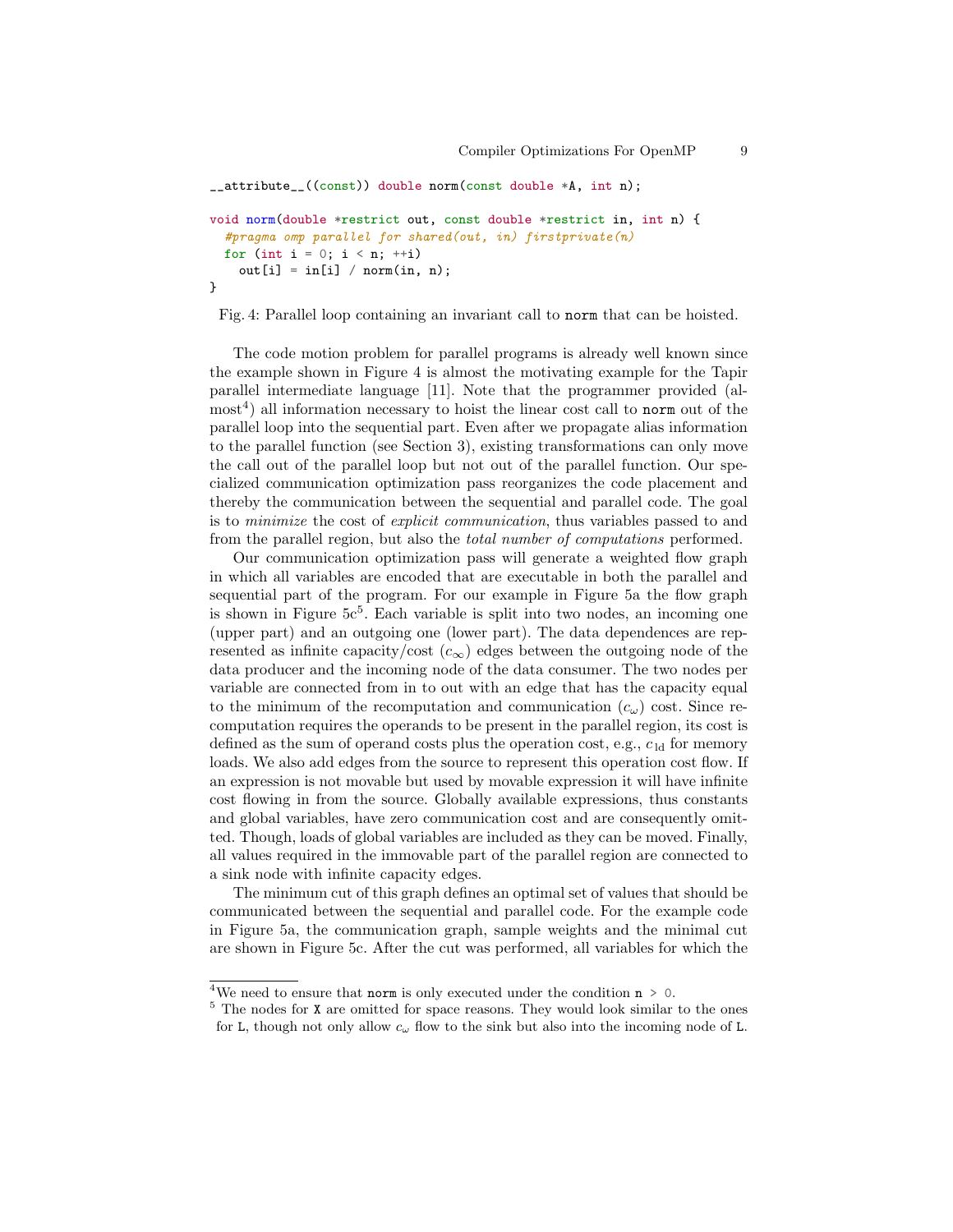```
void f(int *X, int *restrict Y) {
 int N = 512; \frac{7}{2} movable
 int L = *X; // immovable
 int A = N + L; // movable
 #pragma omp parallel for \
     first private(X, Y, N, L, A)for (int i = 0; i < N; i++) {
  int K = *Y; // movable
  int M = N * K; // movable
  X[i] = M+A*L*i: \t// \tim{movable}}
}
```
(a) Function that exposes multiple code movement opportunities between the sequential and parallel part.

```
void g(int *X, int *restrict Y) {
  int L = *X; // immovable
  int K = *Y; // c_{ld} > c_{\omega}int M = 512 * K; // c_{mul} + c_K > c_{\omega}# pragma omp parallel \
             firstprivate(X, M, L)
  {
   int A = 512 + L; // c_{add} < c_{\omega}# pragma omp for
          firstprivate(X, M, A, L)
   for (int i = 0; i < 512; i++)X[i] = M+A*L*i; // immovable
 }
}
```
(b) Function shown in [Figure 5a](#page-9-0) after

communication optimization.



 $(c)$  Communication flow graph<sup>[5](#page-8-2)</sup> for the code shown in [Figure 5a.](#page-9-0) Variable nodes that are partially reachable from the source after the minimal cut are hatched and placed in the sequential part of the result (see [Figure 5b\)](#page-9-0).

Fig. 5: Communication optimization example with the original code in part [5a,](#page-9-0) the constructed min-cut graph in part [5c](#page-9-0) and the optimized code in part [5b.](#page-9-0)

incoming node is reachable from the source will be placed in the sequential part of the program. If an edge between the incoming and outgoing node of a variable was cut, it will be communicated through the runtime library. Otherwise, it is only used in one part of the program and also placed in that part. For the example shown in [Figure 4](#page-8-0) the set of immobile variables would necessarily include out, in and n as they are required in the parallel region and cannot be recomputed. However, the result of the norm function will be hoisted out of the parallel function if the recomputation cost is greater than the communication cost, thus if  $c_{\omega} > c_{\text{call}}$ .

In summary, this construction will perform constant propagation, communicate arguments by-value instead of by-reference, minimize the number of communicated variables, recompute values per thread if necessary, and hoist variables not only out of parallel loops but parallel functions to ensure less executions.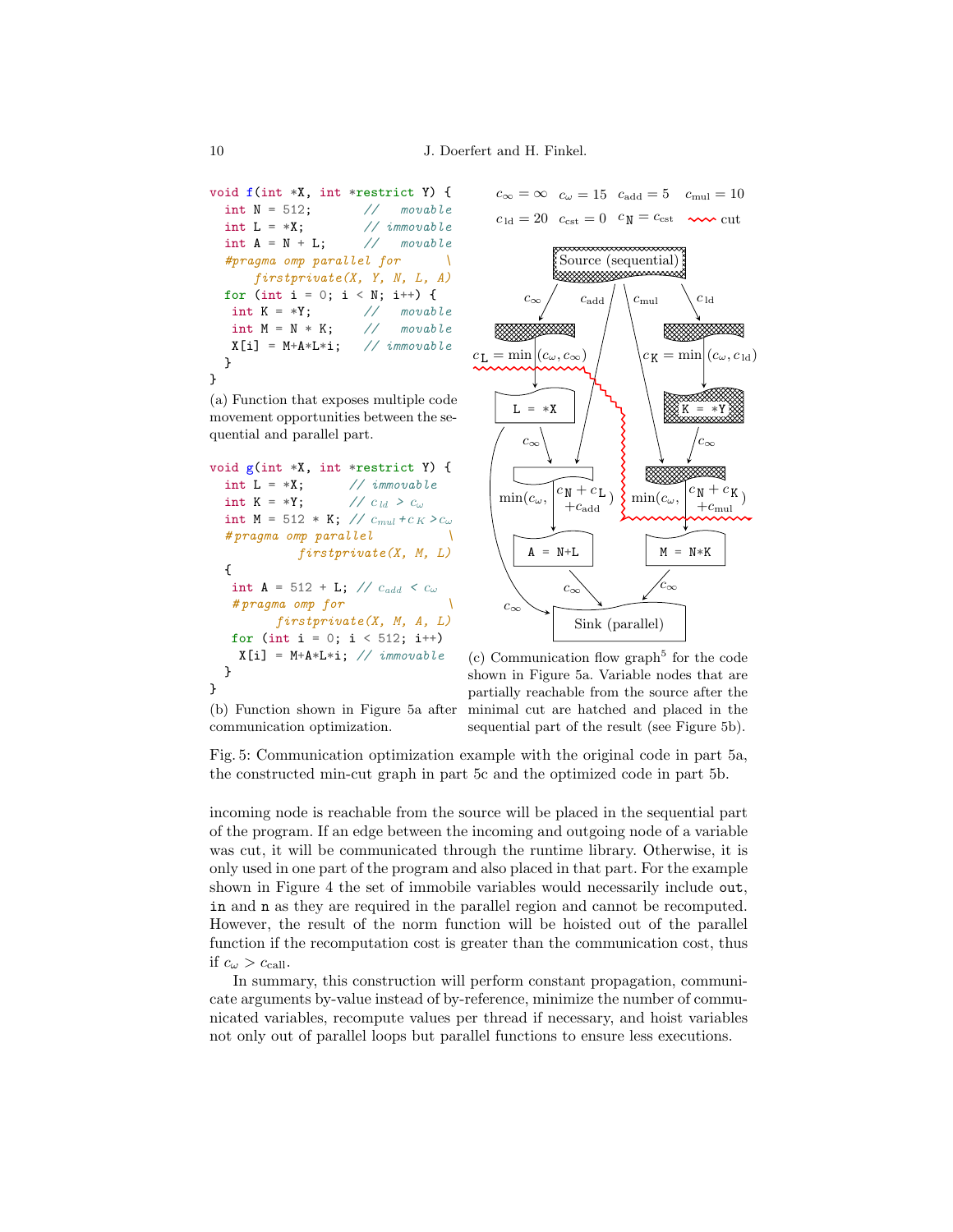# <span id="page-10-0"></span>8 Evaluation

To evaluate our prototype implementation we choose appropriate Rodinia 3.1 OpenMP benchmarks [\[4\]](#page-13-0) and the LULESH v1.0 kernel [\[7\]](#page-14-3). Note that not all Rodinia benchmarks communicate through the runtime library but some only use shared global memory which we cannot yet optimize. The Rodinia benchmarks were modified to measure only the time spent in OpenMP regions but the original measurement units were kept. All benchmarks were executed 51 times and the plots show the distribution as well as the median of the observed values. We evaluated different combinations of our optimizations to show their individual effect but also their interplay. However, to simplify our plots we only show the optimizations that actually changes the benchmarks and omit those that did not. The versions are denoted by a combination of abbreviation as described in [Table 1.](#page-10-1) Note that due to the prototype stage and the lack of a cost heuristics we did not evaluate our communication optimization.

<span id="page-10-1"></span>Table 1: The abbreviations used in the plots for the evaluated optimizations as well as the list of plots that feature them.

| Version | Description                                     | <b>Plots</b>   |
|---------|-------------------------------------------------|----------------|
| base    | plain "- $O3$ ", thus no parallel optimizations | Figure $6 - 8$ |
| ap      | attribute propagation (ref. Section 3)          | Figure $6 - 8$ |
| vp      | variable privatization (ref. Section 4)         | Figure $6 - 8$ |
| re      | parallel region expansion (ref. Section 5)      | Figure 7       |
| be      | barrier elimination (ref. Section 6)            | Figure 8       |

When we look at the impact of the different optimizations we can clearly distinguish two groups. First, there is  $ap$  and  $vp$  which have a positive effect on every benchmark. If applied in isolation, attribute propagation  $(ap)$  is often slightly better but the most benefit is achieved if they are combined (ap vp versions). This is mostly caused by additional alias information which allows privatization of a variable. The second group contains parallel region expansion  $(re)$  and barrier elimination  $(e)$ . The requirements for these optimizations are only given in some of the benchmarks (see [Figure 7](#page-12-1) and respectively [Figure 8\)](#page-12-0). In addition, parallel region expansion is on its own not always beneficial. While it is triggered for cfd, srad, and pathfinder it will only improve the last one and slightly decrease the performance for the other two. The reason is that only for pathfinder the overhead of spawning thread teams is significant enough to improve performance, especially since barrier elimination was not able to remove the now explicit barriers in any of the expanded regions. These results motivate more work on a better cost heuristic and inter-pass communication. It is however worth to note that the LULESH v1.0 kernel [\[7\]](#page-14-3) already contained expanded parallel regions without intermediate barriers. This manual transformation could now also be achieved automatically with the presented optimizations.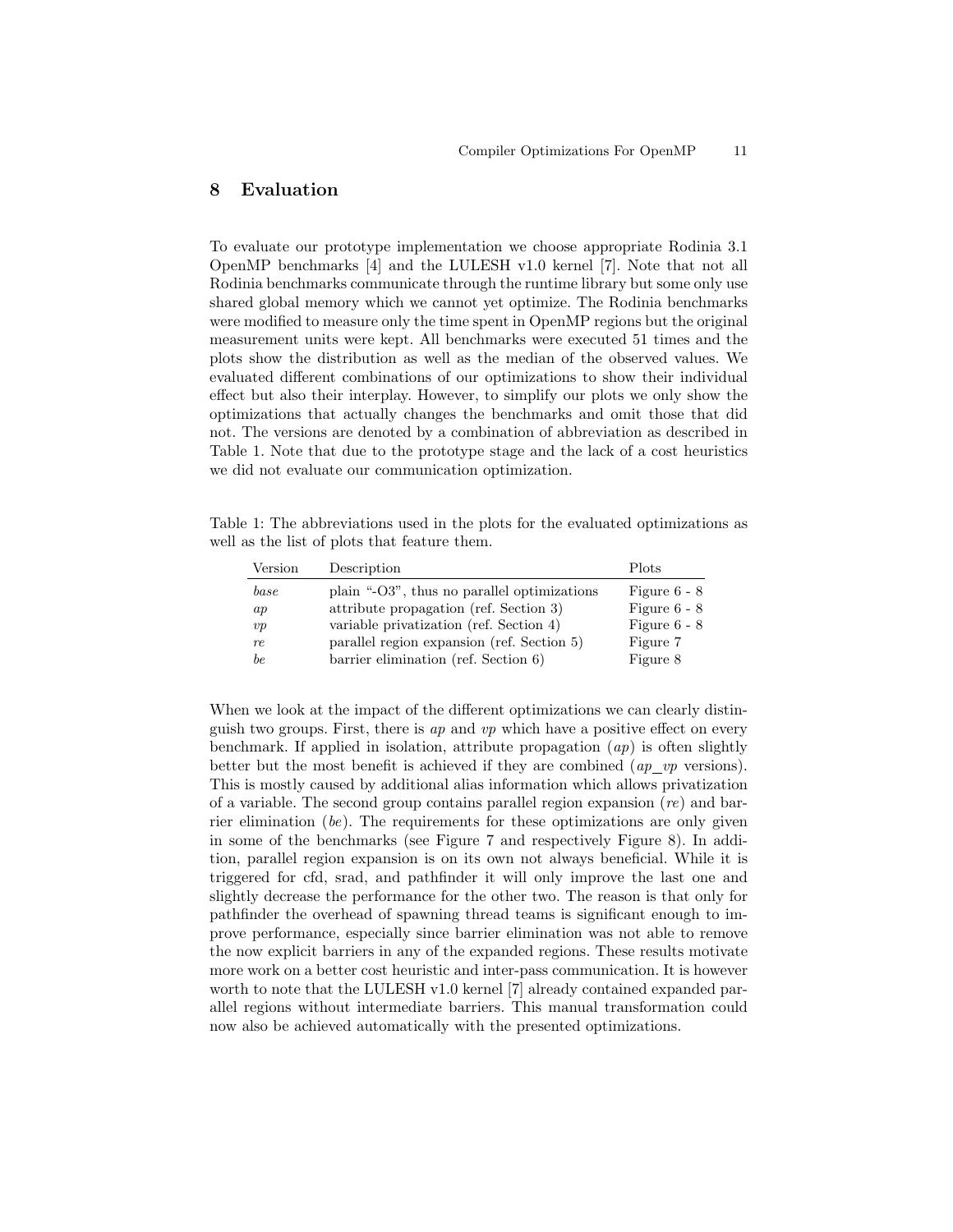12 J. Doerfert and H. Finkel.

<span id="page-11-1"></span>

Fig. 6: Performance improvements due to attribute propagation (ref. [Section 3\)](#page-2-0) and variable privatization (ref. [Section 4\)](#page-4-1).

# <span id="page-11-0"></span>9 Related Work

To enable compiler optimizations of parallel programs, various techniques have been proposed. They often involve different representations of parallelism to enable or simplify transformations [\[6,](#page-14-4)[8,](#page-14-5)[15\]](#page-14-6).

In addition, there is a vast amount of research on explicit optimizations for parallel programs [\[1,](#page-13-2)[2,](#page-13-3)[3](#page-13-4)[,5,](#page-14-7)[10\]](#page-14-8). In contrast to these efforts we introduce relatively simple transformations, both in terms of implementation and analysis complexity. These transformations are intended to perform optimizations only meaningful for parallel programs, but in doing so, also unblock existing compiler optimizations that are unaware of the semantics of the runtime library calls currently used as parallel program representation.

The Intel compiler toolchain introduces "OpenMP-like" annotations in the intermediate representation IL0 [\[12](#page-14-9)[,13\]](#page-14-10). While effective, this approach require various parts of the compiler to be adapted in order to create, handle, and lower these new constructs. In addition, each new OpenMP construct, as well as any other parallel language that should be supported, will require a non-trivial amount of integration effort. Partially for these reasons, Intel proposed a more native embedding [\[14\]](#page-14-2) of parallel constructions (especially OpenMP) into the intermediate representation of LLVM. Similarly, Tapir [\[11\]](#page-14-1) is an alternative to integrate task parallelism natively in LLVM. In contrast to most other solutions, it only introduces three new instructions, thus requiring less adaption of the code base. However, it is not possible to express communicating/synchronizing tasks or parallel annotations distributed over multiple functions.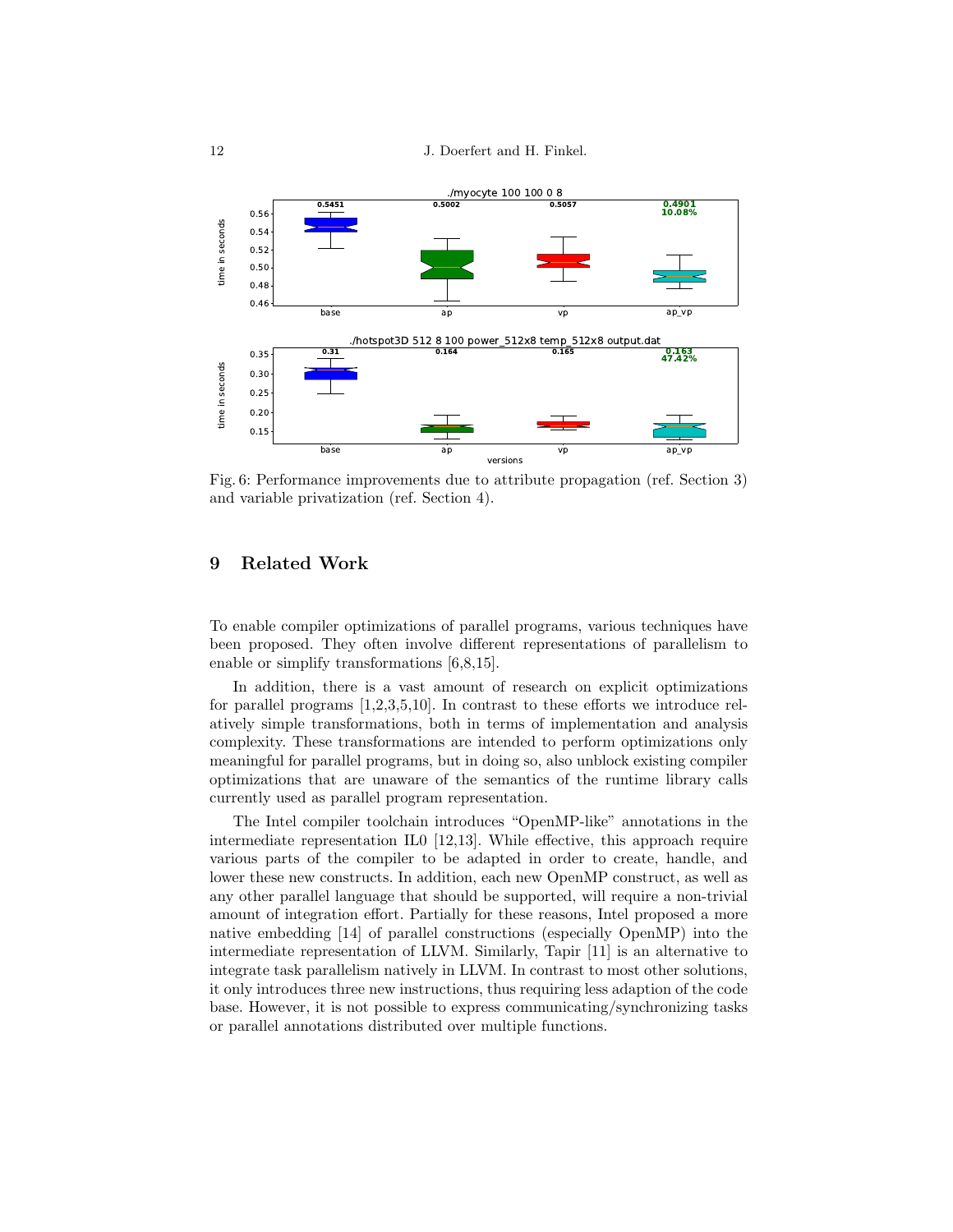<span id="page-12-1"></span>

Fig. 7: Performance results for three of our parallel optimizations  $(ap, vp, re)$ .

<span id="page-12-0"></span>

Fig. 8: Performance results for three of our parallel optimizations  $(ap, vp, be)$ .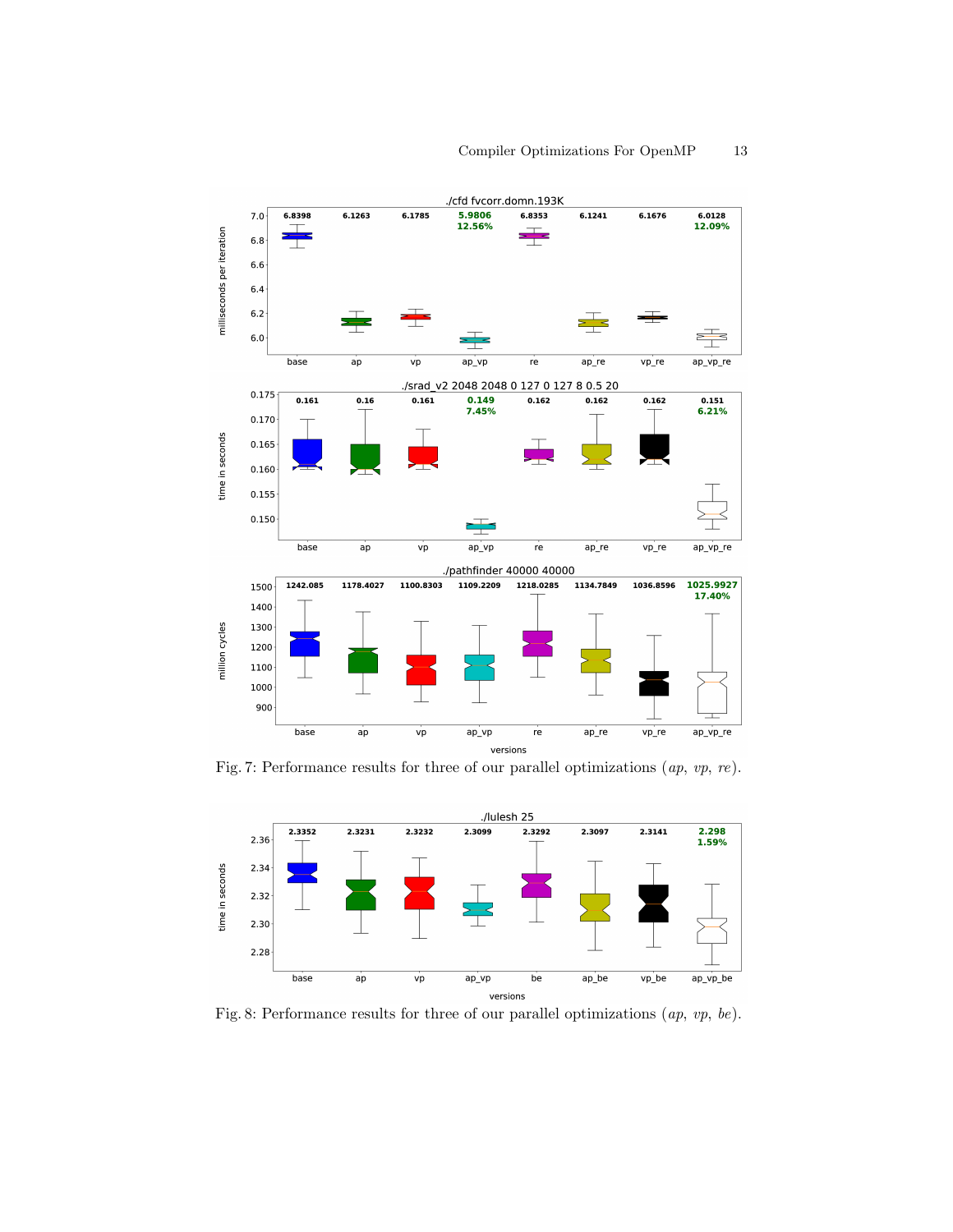# <span id="page-13-1"></span>10 Conclusion

In this work we present several transformations for explicitly parallel programs that enable and emulate classical compiler optimizations which are not applicable in the current program representation. Our results show that these transformations can have significant impact on the runtime of parallel codes while our implementation does not require substantive implementation or maintainability efforts. While further studies and the development of more robust and cost aware optimizations are underway, we believe our initial results suffice as an argument for increased compiler driven optimizations of parallel programs.

It is worthwhile to note that we are currently proposing to include the presented optimizations into LLVM. To this end we generalized them to allow optimization not only of OpenMP programs lowered to runtime library calls but a more general set of parallel representations.

### 11 Acknowledgments

This research was supported by the Exascale Computing Project (17-SC-20-SC), a collaborative effort of two U.S. Department of Energy organizations (Office of Science and the National Nuclear Security Administration) responsible for the planning and preparation of a capable exascale ecosystem, including software, applications, hardware, advanced system engineering, and early testbed platforms, in support of the nation's exascale computing imperative.

#### References

- <span id="page-13-2"></span>1. Agarwal, S., Barik, R., Sarkar, V., Shyamasundar, R.K.: May-happen-in-parallel analysis of X10 programs. In: Proceedings of the 12th ACM SIGPLAN Symposium on Principles and Practice of Parallel Programming, PPOPP 2007, San Jose, California, USA, March 14-17, 2007. pp. 183–193 (2007), [http://doi.acm.org/10.](http://doi.acm.org/10.1145/1229428.1229471) [1145/1229428.1229471](http://doi.acm.org/10.1145/1229428.1229471)
- <span id="page-13-3"></span>2. Barik, R., Sarkar, V.: Interprocedural Load Elimination for Dynamic Optimization of Parallel Programs. In: PACT 2009, Proceedings of the 18th International Conference on Parallel Architectures and Compilation Techniques, 12-16 September 2009, Raleigh, North Carolina, USA. pp. 41–52 (2009), [https://doi.org/10.1109/](https://doi.org/10.1109/PACT.2009.32) [PACT.2009.32](https://doi.org/10.1109/PACT.2009.32)
- <span id="page-13-4"></span>3. Barik, R., Zhao, J., Sarkar, V.: Interprocedural strength reduction of critical sections in explicitly-parallel programs. In: Proceedings of the 22nd International Conference on Parallel Architectures and Compilation Techniques, Edinburgh, United Kingdom, September 7-11, 2013. pp. 29–40 (2013), [https://doi.org/10.1109/PACT.](https://doi.org/10.1109/PACT.2013.6618801) [2013.6618801](https://doi.org/10.1109/PACT.2013.6618801)
- <span id="page-13-0"></span>4. Che, S., Boyer, M., Meng, J., Tarjan, D., Sheaffer, J.W., Lee, S., Skadron, K.: Rodinia: A benchmark suite for heterogeneous computing. In: Proceedings of the 2009 IEEE International Symposium on Workload Characterization, IISWC 2009, October 4-6, 2009, Austin, TX, USA. pp. 44–54 (2009), [https://doi.org/10.1109/](https://doi.org/10.1109/IISWC.2009.5306797) [IISWC.2009.5306797](https://doi.org/10.1109/IISWC.2009.5306797)